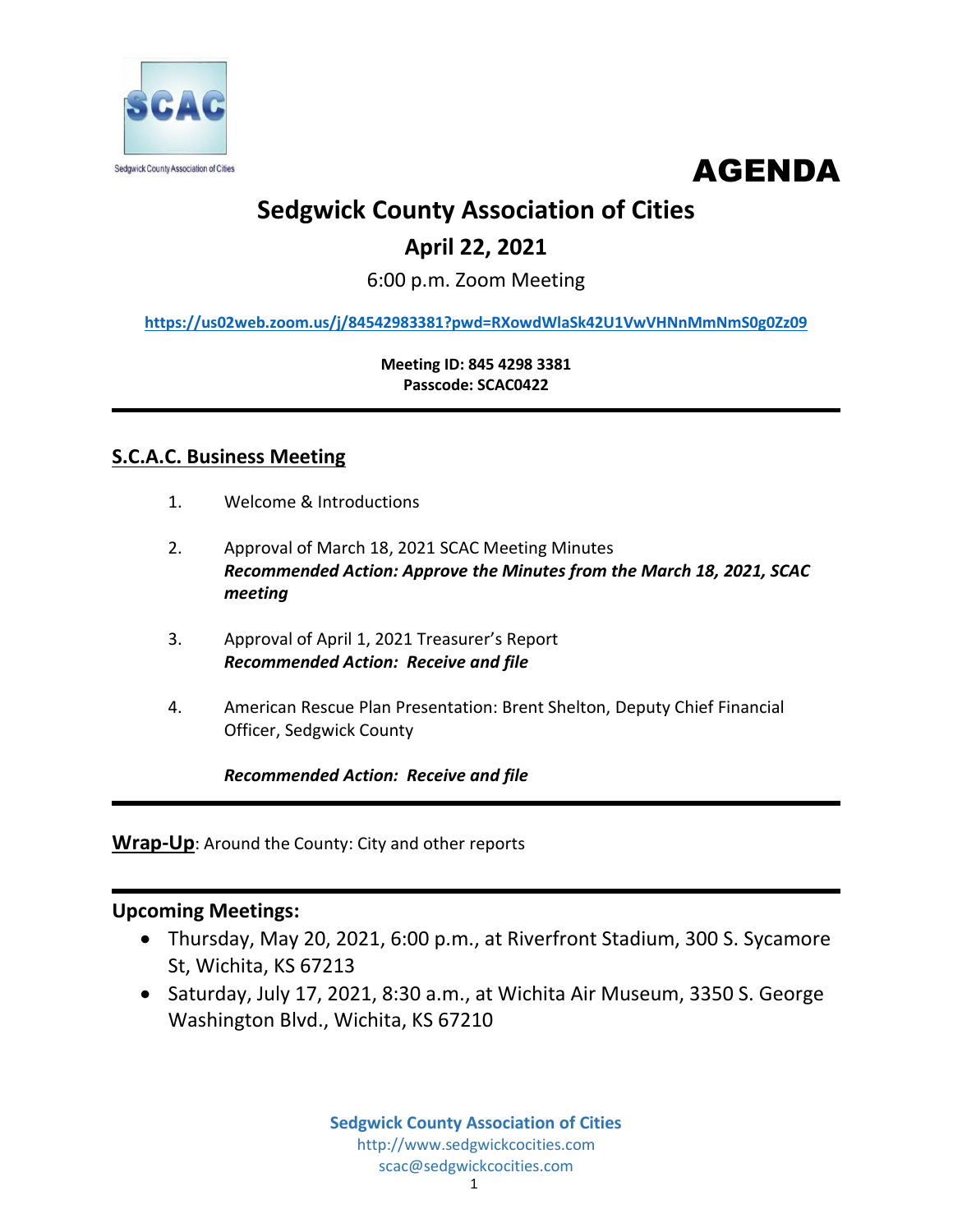

## Sedgwick County Association of Cities (SCAC) Zoom Meeting Minutes March 18, 2021

SCAC met at 6:00 p.m., on Thursday, March 18, 2021, via Zoom, with Chairman **John McIntosh**, presiding. SCAC members and visitors are shown on the attached list.

#### **Welcome**: **McIntosh** welcomed members and guests

**Cities in Attendance:** Derby, Maize, Haysville, Park City, Bel Aire, Valley Center, Sedgwick, Bentley, Mount Hope, Kechi, and Clearwater.

#### **Approval of March 18, 2021 Agenda**

The SCAC Agenda was submitted for approval. Motion made by Mayor Terry Somers (Mount Hope) to APPROVE the Agenda. Seconded by Mayor Rex Satterthwaite (Bentley). **Motion PASSED.**

#### **Approval of January 21, 2020 Minutes**

The Minutes from the January 21, 2021 SCAC meeting were submitted for approval. Motion made by Council Member Ron Colbert (Valley Center) to APPROVE January 21, 2021 Meeting Minutes. Seconded by Council Member Gina Gregory (Valley Center). **Motion PASSED.** 

#### **Approval of March 2021 Financial Report**

The January 2021 SCAC Financial Report was submitted by Mayor Terry Somers (Mount Hope). Mayor Jim Benage (Bel Aire) seconded. **Motion PASSED.**

#### **Sedgwick County Update: Commissioner Jim Howell**

Commissioners received an update on the 2021 Legislative Actions

- Senate Bill 40: Kansas Emergency Act- Passed
	- $\circ$  Will change the way health orders are issued- Gong to have to rescind current health order because it will no longer be legal
	- o County will mote to recommendations instead of mandates
	- o It nullifies current county order
- SB 13: Public Hearing Requirements
	- o Property tax transparency bill
	- $\circ$  Changes the way we notify property owners of tax notifications
	- o Will impact public hearings, notifications and publications of budgets
- Food Water Plan
	- o Shared services for cultural arts in Sedgwick County with Wichita
	- SB100: Drivers license suspension adjustments
		- o Referred to Committee on Federal and State Affairs
		- o Later referred to Committee on Transportation
- SB52 and SB53:
	- o Nuisance Abatement Act
	- o Charter Commission Bill
- Vaccines
	- o Vaccines are now opening to everyone
	- o COVID19 Dash Board looks really good
	- o Mobile Vaccines will be available soon!

#### **Sedgwick County Association of Cities**

http://www.sedgwickcocities.com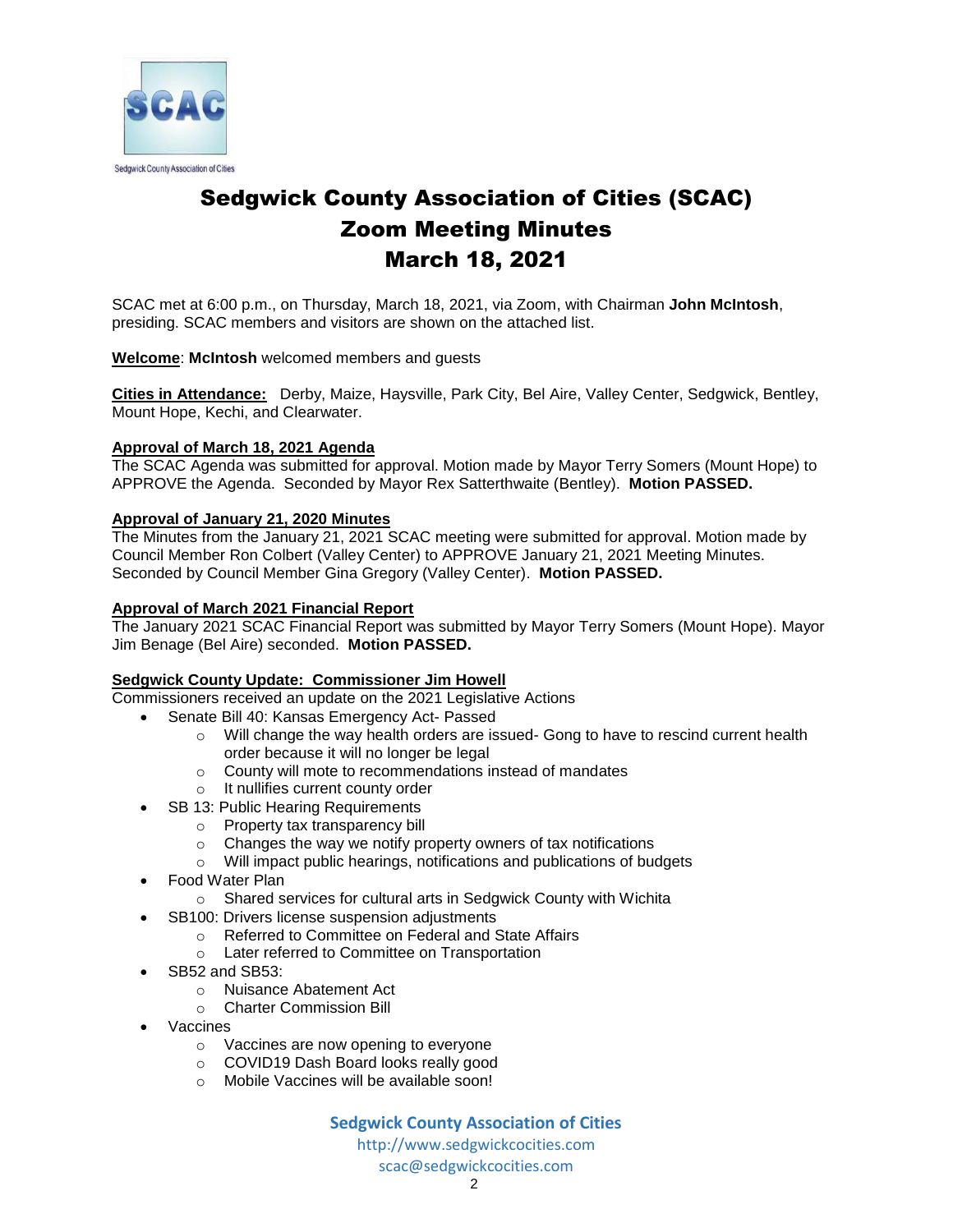

#### **Workforce Grant Program: Amanda Duncan, Vice President and Chief Business Development Officer, Workforce Alliance of SC Kansas**

- \$9.9m Training Fund for Advanced Manufacturing and IT occupations
	- o Employer Led Training
		- On the Job Training- 270 people up to \$6k per person
		- Incumbent Workers- 255 People
		- o Classroom Training
			- Short term training scholarships
			- Mid term training scholarships
			- WSU Tech, Butler County, Cowley County, and Hutchison Community College
		- o Serves a 10-County region in South Central Kansas
		- Grant is for 48 Months- Through January 2025

#### **Youth Employment Project: Aliex Kofoed, Work Experience Supervisor, Workforce Centers of SCKS**

- Youth Employment Project (YEP)
	- o Employer Led Curriculum
	- o YEP Newsletter- Employers that hire youth
	- o Job Fairs
		- **-** Textron
		- **Spirit**
	- o Camp Hype- For 14 and 15 Year Olds
		- **Funded by businesses**
		- Professional setting, including a "paycheck" at the end
		- Focus is to show youth what jobs are available in the area

#### **WAMPO Technical Advisor Committee (TAC) Appointment: Laura Rainwater**

- SCAC appointment to WAMPO TAC, Zach McHatton, City of Haysville, left his position with the City of Haysville
- SCAC members need to appoint a SCAC member to represent SCAC on the WAMPO TAC

A motion was made by Council Member Gina Gregory (Valley Center) to appoint Pat Stivers to the WAMPO Technical Advisory Committee. Motion was seconded by Mayor Terry Somers (Mount Hope). **MOTION PASSED.** 

#### **Sedgwick County Solid Waste Management Committee (SCSWMC): Laura Rainwater**

Appoint two SCAC representatives (one from City of 2nd Class and one from City of 3rd Class) to serve on the SCSWMC. Position does not require an elected official

A motion was made by Mayor John Speer (Kechi) to appoint Randy Parker to represent Cities of the 3rd Class and Council Member Tom Jones to represent Cities of the 2nd Class on the Sedgwick County Solid Waste Management Committee. Motion was seconded by Mayor Terry Somers (Mount Hope). **MOTION PASSED.**

#### **Severe Weather Energy Effects: Dorian Soto, Evergy**

- Rates- Electric bills are not expected to spike.
	- o Severe weather in February 2021 might affect rates in the first quarter of 2022

**Sedgwick County Association of Cities** http://www.sedgwickcocities.com scac@sedgwickcocities.com